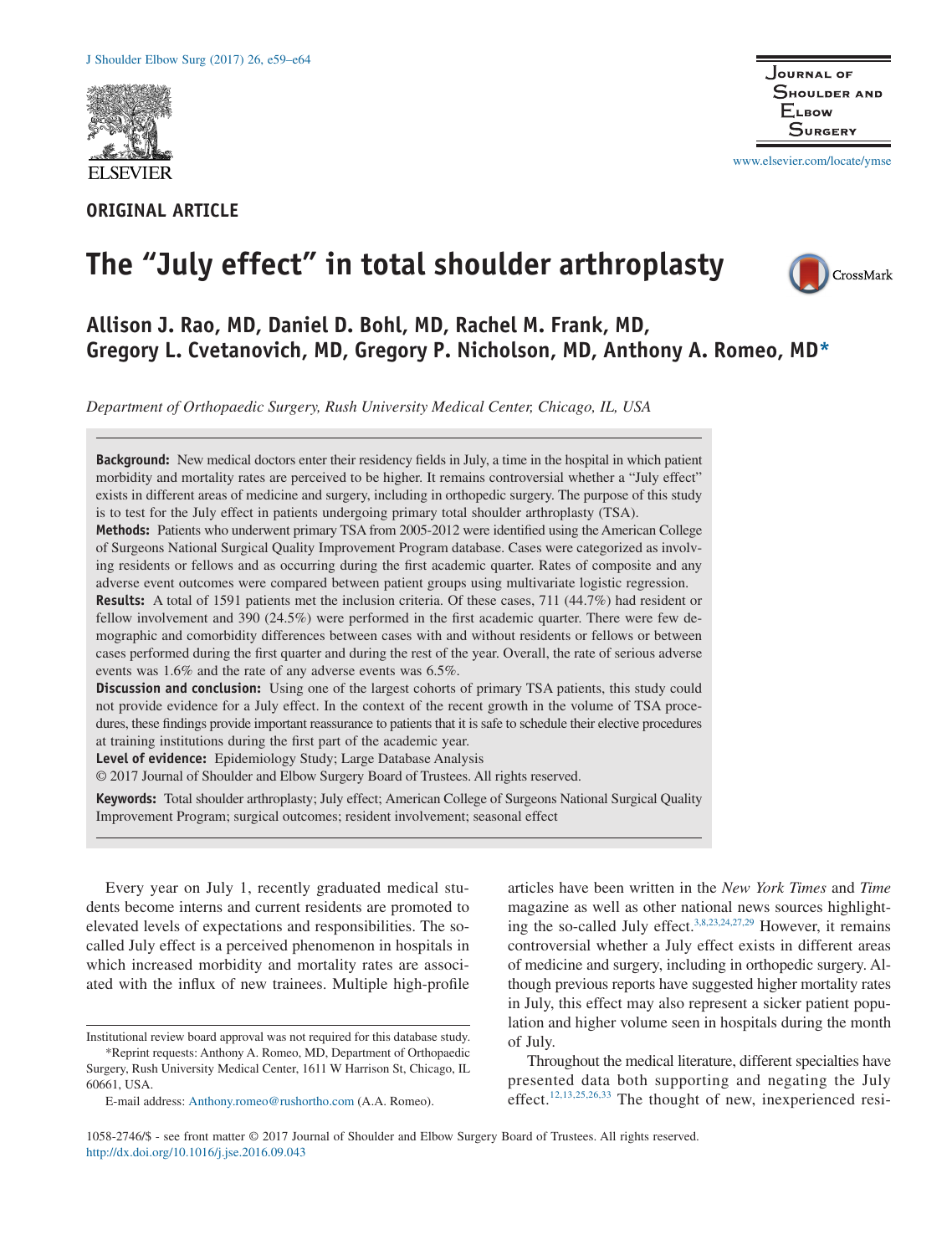dents participating in surgery may result in a public perception of higher risks and may lead patients to avoid elective surgery during the month of July. In the surgical literature, studies have been performed refuting the July effect, relating patient level of disease burden as a risk factor during that time.<sup>9,10,15,20,32</sup> However, some studies still report on this seasonal variation.<sup>11</sup> Recently, Anderson et al<sup>1</sup> used the National Inpatient Sample to look at overall mortality rates of elderly patients hospitalized for a femoral neck or intertrochanteric hip fracture in teaching versus nonteaching hospitals. The overall mortality rate was slightly higher in teaching hospitals (3.69% vs 3.61%, not statistically significant); however, when assessing the adjusted relative risk (RR) in July and August, the authors reported a 12% greater RR of mortality in teaching hospitals during these months, suggesting a July effect. Similarly, Nandyala et al $^{22}$  reported on perioperative outcomes after anterior cervical spine fusion using the National Inpatient Sample. They reported that during July, patients treated in teaching hospitals incurred higher rates of superficial infections, longer hospital stays, and more complications such as deep venous thrombosis. Gruskay et  $al<sup>14</sup>$  also found a significantly higher incidence of wound infection after spinal surgery during the beginning of the academic year.

Other authors, however, have refuted the existence of the July effect with notable studies involving closed reduction and percutaneous pinning of supracondylar humeral fractures, $2$ elective spine surgery,<sup>7,21</sup> primary joint replacement, $6$  and adolescent idiopathic scoliosis surgery.18 Overall, the implications of the July effect can have a significant impact for patients, resident trainees, attending physicians, and hospital systems. With a perceived difference in patient outcomes, such a myth could greatly affect elective orthopedic procedures, deterring patients from undergoing surgery during the early months of the academic year.

The purpose of this study is to test for the July effect in patients undergoing elective primary total shoulder arthroplasty (TSA). We hypothesized that the data would not identify the perceived July effect in patients undergoing elective primary TSA.

## **Methods**

This study used the American College of Surgeons National Surgical Quality Improvement Program (ACS NSQIP) database, a prospective, multi-institutional national database of outcomes. It is an established database that collects outcome-based measures on surgical patients from over 350 hospitals. The collected data are based on medical records rather than insurance records, and include data for patients undergoing both inpatient and outpatient surgery, specifically indicating preoperative comorbidities, intraoperative variables, and postoperative morbidity and mortality outcomes within 30 days.

Patients who underwent primary TSA (reverse or anatomic) during 2005-2012 were identified using the ACS NSQIP improvement program. Cases were categorized based on resident or fellow involvement, as well as whether they occurred during July, August, or September (first academic quarter) versus October through June. By use of ACS NSQIP criteria, each patient was characterized in terms of age (18-59 years, 60-69 years, 70-79 years, ≥80 years); sex; functional status (dependent vs independent); current smoking status; American Society of Anesthesiologists score (1 or 2 vs 3 or 4); and the presence of anemia, chronic obstructive pulmonary disease, dyspnea on exertion, and hypertension.

In addition, we examined 2 composites of adverse events, designated "serious adverse events" (SAEs) and "any adverse events" (AAEs), as well as 23 individual adverse event outcomes. SAEs were defined as previously described and included the following: acute intubation, acute renal failure, cardiac event (including cardiac arrest or myocardial infarction), cerebrovascular event (including stroke), coma for more than 24 hours, pulmonary embolism, sepsis, unanticipated return to the operating room, ventilator dependence for more than 48 hours, and death.<sup>9</sup> AAEs were also defined as previously described and included the following: any of the SAEs previously listed, deep vein thrombosis (including thrombophlebitis), failure of any graft or prosthesis used, injury to the peripheral nerve, infection (including superficial, deep surgical site, deep space, urinary tract, respiratory, or organ), renal insufficiency, transfusion of greater than 5 U, or wound dehiscence.

Statistical analyses were conducted in Stata (version 13.1; StataCorp, College Station, TX, USA). We first conducted comparisons of patient characteristics between groups. A Student *t* test was used for analyses of continuous variables, and a Pearson  $\chi^2$  test was used for analyses of categorical variables. Patient characteristics were compared between (1) cases with and without resident involvement and (2) cases occurring during the first academic quarter and during the rest of the year.

Rates of SAEs and AAEs were compared between patient groups using multivariate Poisson regression with robust error variance between (1) cases with and without resident involvement and (2) cases occurring from July through September and occurring from October through June. Multivariate Poisson regression was used so that outcomes could be reported as  $RRs$ .<sup>34</sup> These comparisons all included controls for the demographic characteristics and comorbidities noted earlier.

The presence of the July effect was evaluated for using an interaction term. Specifically, multivariate models were constructed with SAEs and AAEs as the outcomes with predictor variables including resident or fellow involvement, academic season, an interaction term between resident or fellow involvement and academic season, and each of the baseline patient characteristics noted earlier. Statistical significance of the interaction term in these models would indicate an interaction between resident involvement and academic quarter. This would represent a change that is specific to having residents present during the first quarter of the academic year—a change that is over and above any baseline change between cases with and without resident involvement or seasonal variation. This process was repeated for each of the individual adverse events. As a final step, operative times were compared between groups using multivariate linear regression with controls for all baseline characteristics, as well as interaction terms, in a manner parallel to that noted earlier.

## **Results**

A total of 1591 patients met the inclusion criteria. Of these cases, 711 (44.7%) had resident or fellow involvement and 390 (24.5%) were performed in the first academic quarter.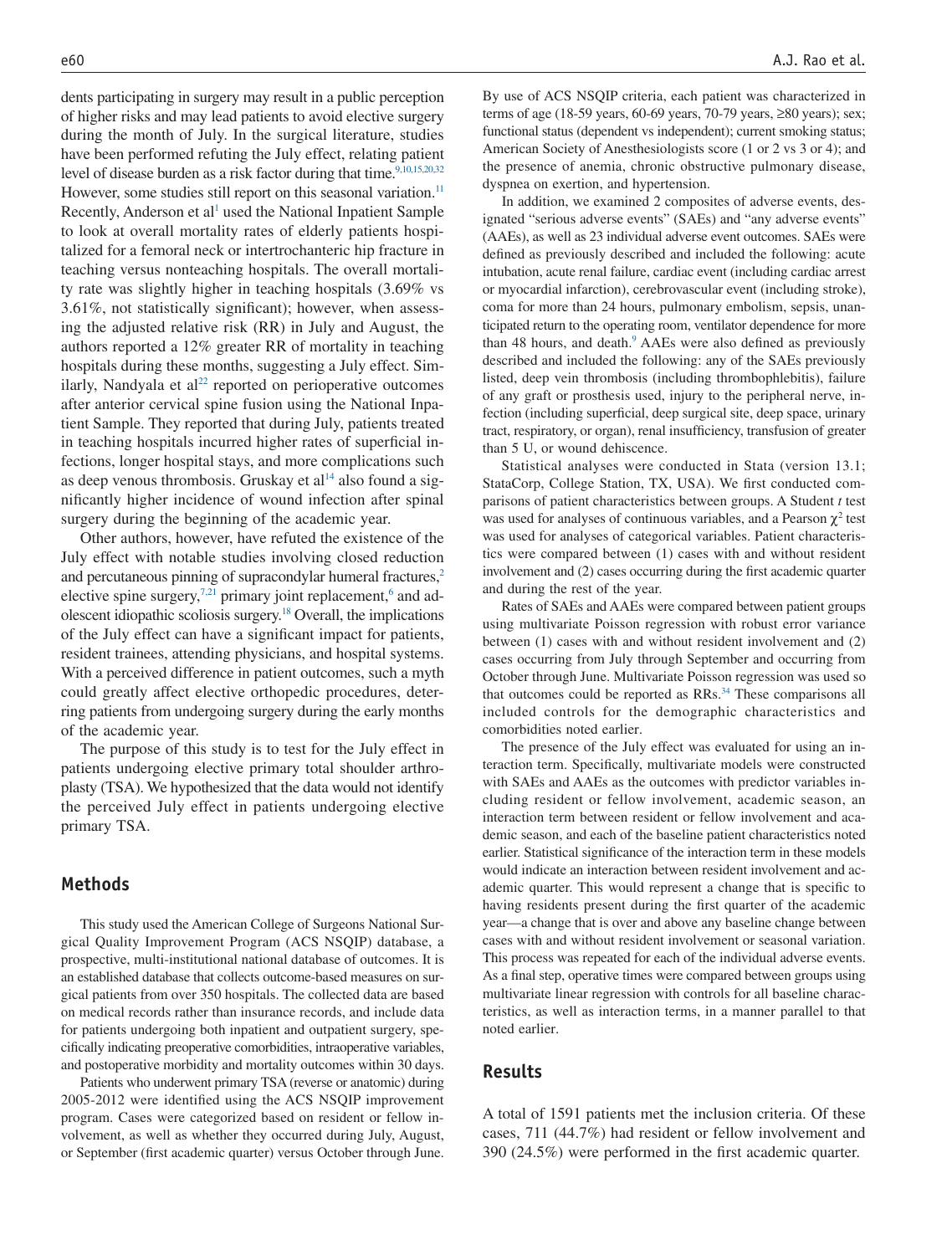| Table I | Patient demographic characteristics and comorbidities among cases with and without resident or fellow involvement . |  |  |  |  |  |
|---------|---------------------------------------------------------------------------------------------------------------------|--|--|--|--|--|
|         |                                                                                                                     |  |  |  |  |  |

|                                                             | Cases without resident or fellow<br>involvement ( $n = 711$ ) | Cases with resident or fellow<br>involvement ( $n = 880$ ) | $P$ value |
|-------------------------------------------------------------|---------------------------------------------------------------|------------------------------------------------------------|-----------|
| Age (mean $\pm$ SD), y                                      | $68.9 \pm 10.8$                                               | $69.4 \pm 11.0$                                            | .478      |
| Body mass index (mean $\pm$ SD), kg/m <sup>2</sup>          | $30.3 \pm 6.2$                                                | $30.7 \pm 6.3$                                             | .353      |
| American Society of Anesthesiologists class (mean $\pm$ SD) | $2.5 \pm 0.6$                                                 | $2.4 \pm 0.6$                                              | .682      |
| Female sex, %                                               | 55.3                                                          | 58.1                                                       | .263      |
| Functional dependence, %                                    | 3.7                                                           | 5.7                                                        | .060      |
| Diabetes mellitus, %                                        | 10.4                                                          | 14.4                                                       | .016      |
| Dyspnea on exertion, %                                      | 8.0                                                           | 7.1                                                        | .465      |
| Hypertension, %                                             | 68.4                                                          | 68.5                                                       | .943      |
| Chronic obstructive pulmonary disease, %                    | 4.1                                                           | 3.8                                                        | .736      |
| Current smoker, %                                           | 7.3                                                           | 9.1                                                        | .201      |
| Anemia, %                                                   | 15.1                                                          | 16.7                                                       | .370      |

**Table II** Patient demographic characteristics and comorbidities among cases performed during first academic quarter versus cases performed during rest of year

|                                                             | Cases during rest of<br>year ( $n = 1201$ ) | Cases during first<br>academic quarter<br>$(n = 390)$ | $P$ value |
|-------------------------------------------------------------|---------------------------------------------|-------------------------------------------------------|-----------|
| Age (mean $\pm$ SD), y                                      | $69.6 \pm 10.6$                             | $68.0 \pm 11.9$                                       | .012      |
| Body mass index (mean $\pm$ SD), kg/m <sup>2</sup>          | $30.5 \pm 6.2$                              | $30.6 \pm 6.5$                                        | .737      |
| American Society of Anesthesiologists class (mean $\pm$ SD) | $2.4 \pm 0.6$                               | $2.5 \pm 0.6$                                         | .282      |
| Female sex, %                                               | 56.2                                        | 58.7                                                  | .384      |
| Functional dependence, %                                    | 4.3                                         | 6.2                                                   | .142      |
| Diabetes mellitus, %                                        | 12.7                                        | 12.3                                                  | .842      |
| Dyspnea on exertion, %                                      | 6.7                                         | 9.7                                                   | .050      |
| Hypertension, %                                             | 69.3                                        | 65.9                                                  | .212      |
| Chronic obstructive pulmonary disease, %                    | 3.7                                         | 4.6                                                   | .399      |
| Current smoker, %                                           | 7.7                                         | 10.3                                                  | .106      |
| Anemia, %                                                   | 16.1                                        | 15.6                                                  | .841      |

There were few demographic and comorbidity differences between cases with and without residents or fellows (Table I). Similarly, there were few demographic and comorbidity differences between cases performed during the first 3 months of the academic year and cases performed during the rest of the year (Table II).

After adjustment for demographic characteristics and comorbidities, resident involvement in cases had no impact on the rate of SAEs (1.28% vs 1.67%; RR, 0.77; 95% confidence interval [CI],  $0.35$ -1.70;  $P = .520$ ) or the rate of AAEs (7.50% vs 5.34%; RR, 1.38; 95% CI, 0.94 to 2.01; *P* = .098). Similarly, after adjustment for demographic characteristics and comorbidities, seasonality had no impact on the rate of SAEs (1.28% vs 1.67%; RR, 0.79; 95% CI, 0.29 to 2.20; *P* = .662) or AAEs (6.67% vs 6.49%; RR, 0.98; 95% CI, 0.64- 1.49;  $P = .912$ ).

Overall, the rate of SAEs was 1.6% and the rate of AAEs was 6.5%. Critically, after adjustment for demographic characteristics and comorbidities, the interaction term was not associated with SAEs (RR, 0.5; 95% CI, 0.1-3.7; *P* = .529) or AAEs (RR, 0.8; 95% CI, 0.3-1.9; *P* = .586; Table III). Similarly, in the analyses of each of the individual adverse events,

in no case was the interaction term associated with occurrence of the adverse event  $(P > .05$  in all cases; Table III).

Cases with resident involvement had a shorter operative time than cases without resident involvement (113.2 minutes vs 121.1 minutes,  $P < .001$ ). However, there was no difference in operative time between cases occurring during the first academic quarter and cases occurring during the rest of the year (117.2 minutes vs 116.6 minutes,  $P = .882$ ). Finally, the interaction term was not associated with operative time (coefficient, 9.2; 95% CI, –1.3 to 19.7; *P* = .087).

# **Discussion**

The July effect is a hypothetical, perceived phenomenon that associates higher morbidity and mortality rates among patients treated in July with the addition of new residents and trainees. By using the ACS NSQIP database, one of the largest cohorts of primary TSA patients to date, this study could not provide evidence for a July effect in primary TSA.

Seasonality in elective surgical outcomes has previously focused on resident inexperience as responsible for a July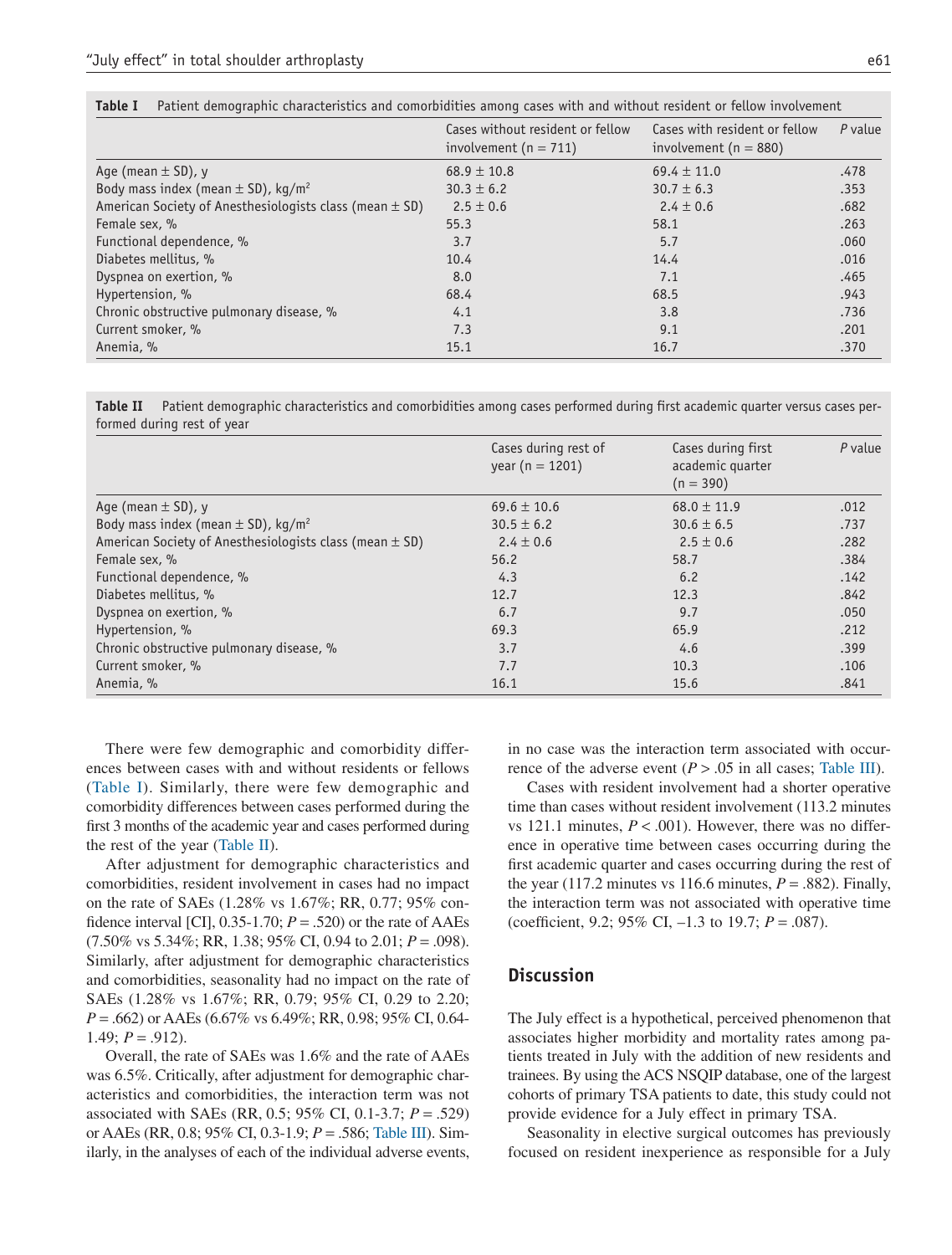|                                        | Adverse event rate, %                    |                                       |                                          |                                       |      | Interaction term* |           |  |  |
|----------------------------------------|------------------------------------------|---------------------------------------|------------------------------------------|---------------------------------------|------|-------------------|-----------|--|--|
|                                        | Rest of year ( $n = 1201$ )              |                                       | First academic quarter ( $n = 390$ )     |                                       |      |                   |           |  |  |
|                                        | No residents or<br>fellows ( $n = 546$ ) | Residents or<br>fellows ( $n = 655$ ) | No residents or<br>fellows ( $n = 165$ ) | Residents or<br>fellows ( $n = 255$ ) | RR   | 95% CI            | $P$ value |  |  |
| Composite adverse event outcomes       |                                          |                                       |                                          |                                       |      |                   |           |  |  |
| Serious adverse events                 | 1.74                                     | 1.57                                  | 1.99                                     | 0.88                                  | 0.49 | $0.07 - 3.39$     | .470      |  |  |
| Any adverse events                     | 5.17                                     | 7.74                                  | 5.85                                     | 6.89                                  | 0.78 | $0.33 - 1.87$     | .586      |  |  |
| Individual adverse events <sup>t</sup> |                                          |                                       |                                          |                                       |      |                   |           |  |  |
| Death                                  | 0.00                                     | 0.31                                  | 0.00                                     | 0.44                                  |      |                   |           |  |  |
| Coma                                   | 0.00                                     | 0.00                                  | 0.00                                     | 0.00                                  |      |                   |           |  |  |
| Failure to wean from ventilator        | 0.00                                     | 0.00                                  | 0.61                                     | 0.00                                  |      |                   |           |  |  |
| Re-intubation                          | 0.00                                     | 0.00                                  | 0.00                                     | 0.44                                  |      |                   |           |  |  |
| Cerebrovascular accident               | 0.37                                     | 0.31                                  | 0.00                                     | 0.00                                  |      |                   |           |  |  |
| Pulmonary embolism                     | 0.18                                     | 0.15                                  | 0.61                                     | 0.00                                  |      |                   |           |  |  |
| Cardiac arrest requiring resuscitation | 0.18                                     | 0.00                                  | 0.00                                     | 0.44                                  |      |                   |           |  |  |
| Myocardial infarction                  | 0.18                                     | 0.15                                  | 0.00                                     | 0.00                                  | —    |                   |           |  |  |
| Renal insufficiency                    | 0.00                                     | 0.00                                  | 0.00                                     | 0.00                                  |      |                   |           |  |  |
| Sepsis                                 | 0.18                                     | 0.15                                  | 0.61                                     | 0.00                                  |      |                   |           |  |  |
| Septic shock                           | 0.00                                     | 0.15                                  | 0.00                                     | 0.44                                  |      |                   |           |  |  |
| Return to operating room               | 0.73                                     | 0.46                                  | 0.61                                     | 0.44                                  | 0.71 | $0.02 - 24.03$    | .851      |  |  |
| Dehiscence                             | 0.00                                     | 0.15                                  | 0.00                                     | 0.00                                  | —    |                   |           |  |  |
| Superficial surgical site infection    | 0.00                                     | 0.00                                  | 0.00                                     | 0.44                                  | —    |                   |           |  |  |
| Deep surgical site infection           | 0.00                                     | 0.15                                  | 0.00                                     | 0.00                                  |      |                   |           |  |  |
| Organ/space surgical site infection    | 0.00                                     | 0.15                                  | 0.00                                     | 0.00                                  | —    |                   |           |  |  |
| Urinary tract infection                | 0.92                                     | 0.92                                  | 1.82                                     | 1.78                                  | 1.00 | $0.14 - 6.96$     | .997      |  |  |
| Pneumonia                              | 0.55                                     | 0.46                                  | 1.21                                     | 0.44                                  | 0.35 | $0.02 - 6.79$     | .486      |  |  |
| Anemia requiring transfusion           | 1.83                                     | 4.73                                  | 2.42                                     | 4.00                                  | 0.64 | $0.18 - 2.31$     | .492      |  |  |
| Renal failure                          | 0.00                                     | 0.00                                  | 0.00                                     | 0.00                                  |      |                   |           |  |  |
| Graft, prosthesis, or flap failure     | 0.18                                     | 0.00                                  | 0.00                                     | 0.00                                  |      |                   |           |  |  |
| Peripheral nerve injury                | 0.18                                     | 0.76                                  | 0.00                                     | 0.00                                  |      |                   |           |  |  |
| Deep vein thrombosis                   | 0.37                                     | 0.15                                  | 0.61                                     | 0.44                                  | 2.10 | 0.09-48.74        | .643      |  |  |

CI, confidence interval; RR, relative risk.

\* Interaction term derived from multivariate regression with predictor variables that included resident involvement, first quarter of the year, an interaction term for resident involvement and first quarter of the year, and controls for demographic and comorbidity variables. Statistical significance of the interaction term would indicate an interaction between the presence of residents and the first academic quarter. This would represent a change that is specific to having residents present during the first quarter of the academic year—a change that would be over and above any baseline seasonal variation and over and above any baseline change between cases with and without resident involvement. In short, <sup>a</sup> statistically significant term would indicate the presence of <sup>a</sup> July effect.

† Statistical analysis could not be performed when there were no adverse events occurring in one or more groups in the four groups.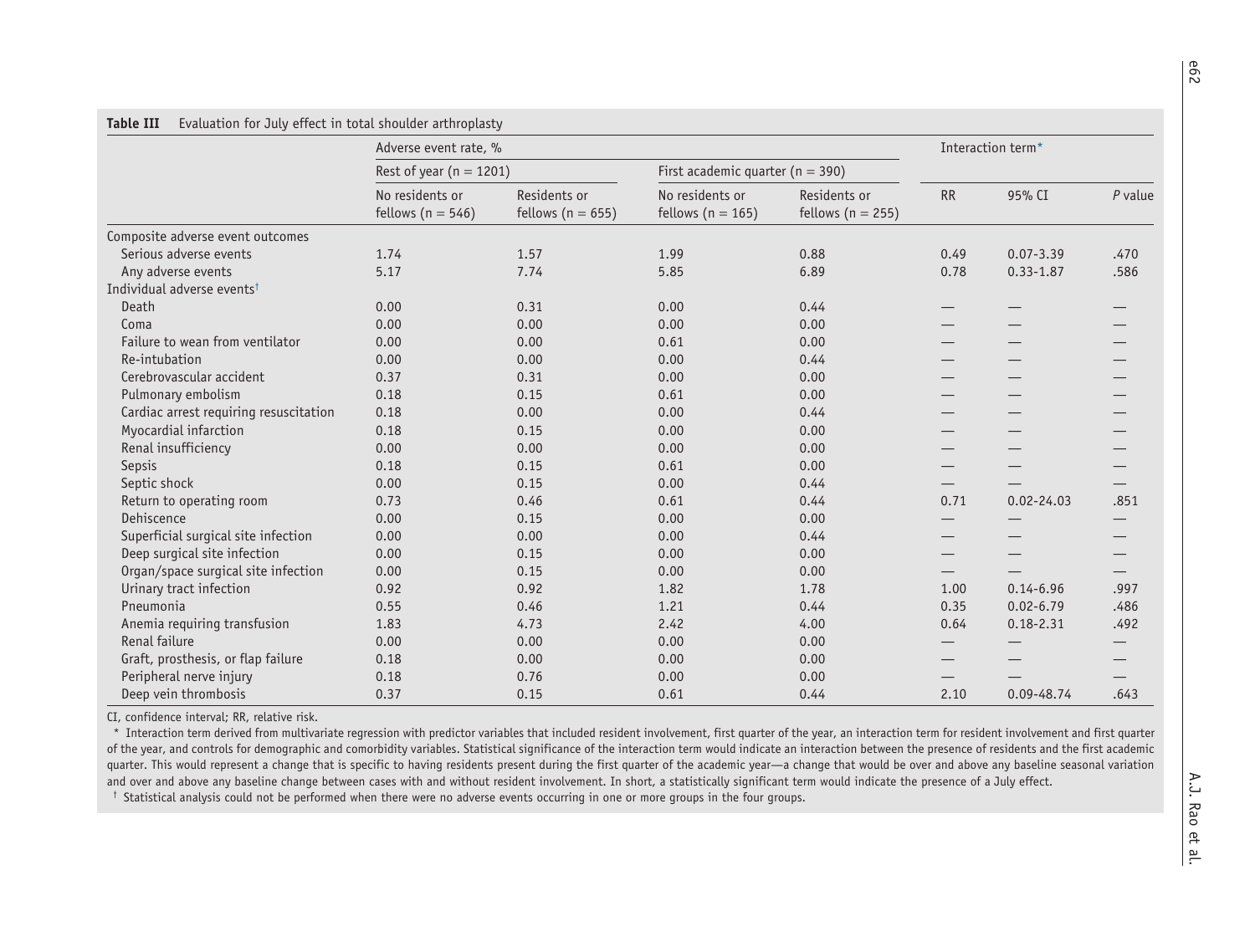effect. However, this study showed no significant differences in TSAs performed from July through September compared with the remainder of the year. Gruskay et  $al<sup>14</sup>$  examined spine surgery rates of postoperative infection and did find a significant difference in summer compared with the other seasons. However, they acknowledge that many additional factors contributed to seasonal differences including elevated temperatures and humidity conducive to infection and increased trauma-related admissions in the summer months.

In addition, our study specifically found no significant difference in cases with or without resident involvement. Haughom et al<sup>16,17</sup> similarly reported this finding looking at total hip arthroplasty and total knee arthroplasty. They found that 30-day complication rates were not affected by resident involvement. Factors that did influence 30-day complication rates included increased age, comorbidities, history of stroke and/or cardiac surgery, obesity, and operative time. $16,17$  However, across all orthopedic specialties, including joint replacement, revision cases, spinal fusions, and orthopedic trauma, Pugely et al<sup>28</sup> did find that resident involvement was associated with increased minor morbidity, operative time, and length of hospital stay. They concluded that to address these concerns, future initiatives should be undertaken to improve resident surgical skills training in the academic setting.

New focus has been placed on resident work hours within surgical fields. In 2003, the Accreditation Council for Graduate Medical Education announced new restrictions, limiting the work week to less than 80 hours, limiting on-call shifts to no more than 1 in 3 nights, and mandating more than 1 day off in a 7-day cycle.<sup>30</sup> However, after the duty-hour reform, no significant changes were seen in outcomes comparing teaching hospitals with nonteaching hospitals.<sup>30</sup> With no differences seen in outcomes after limiting resident work hours, similar to the July effect and the perceived notion that resident inexperience or overextension contributes to poor surgical outcomes, the question became, 'Do these restrictions need to exist?'

The goal of these limited work hours has recently come into question with the Flexibility in Duty Hour Requirements for Surgical Trainees (FIRST) trial.<sup>4,5</sup> In this trial, 118 general surgery residency programs in 154 hospitals were randomized either to the established Accreditation Council for Graduate Medical Education work-hour restrictions or to the intervention arm. The goal of this study will be to examine prospective data to assess the effect of changes in work-hour regulations on patient outcomes as well as resident education and well-being. This could also potentially affect the perceived July effect throughout surgical specialties, showing that work-hour restrictions and restricting resident and fellow involvement in the early months may not adversely affect patient outcomes.

#### **Limitations**

There are notable limitations to this study. Notably, there are no available data on the long-term outcomes after TSA. These specific outcomes, including rates of infection, dislocation, and reoperation, as well as functional outcomes, are beyond the scope of this study, which focused on 30-day perioperative outcomes. In addition, data were not available on the resident's level of training, ranging from postgraduate year (PGY) 1 to PGY 5. There is no available information on the level of resident or fellow involvement, and a significant different exists between watching a surgical case and being actively involved. Because TSA is a more complex surgical procedure, there may be a selection bias looking at a procedure with limited junior resident involvement, potentially affecting the 30-day perioperative outcomes. The reported outcomes that come from this pooled database study may be below those of individually reported surgeons; however, given that this database provides only 30-day perioperative reported outcomes, it may be similar to studies focusing on this early period.<sup>19,31</sup> Future studies looking at long-term outcomes and stratifying based on PGY would be valuable studies to further investigate the July effect.

#### **Conclusions**

Restricted work hours and the myth of the July effect can both limit trainees' surgical experience. As the ultimate goal of training programs is to produce well-trained, experienced surgeons, disproving the association between seasonality and outcomes can lead to increased resident participation in cases and enhanced clinical training. In the context of the recent growth in the volume of TSA procedures, these findings provide important reassurance to patients that it is safe to schedule their elective shoulder replacement procedures at training institutions during the first portion of the academic year.

#### **Disclaimer**

The authors, their immediate families, and any research foundations with which they are affiliated have not received any financial payments or other benefits from any commercial entity related to the subject of this article.

# **References**

- 1. Anderson KL, Koval KJ, Spratt KF. Hip fracture outcome: is there a "July effect"? Am J Orthop (Belle Mead NJ) 2009;38:606-11.
- 2. Bagsby DT, Loder RT, Myung K. Operative intervention of supracondylar humerus fractures more complicated in July: analysis of the July effect. J Pediatr Orthop 2015. http://dx.doi.org/10.1097/BPO .0000000000000618. [e-pub ahead of print]
- 3. Bakalar N. Focus on hospitals "July effect". New York Times. <http://well.blogs.nytimes.com/2013/02/04/focus-on-hospitals-july-effect/>; February 4, 2013. [accessed 31.01.16].
- 4. Bilimoria KY, Chung JW, Hedges LV, Dahlke AR, Love R, Cohen ME, et al. Development of the flexibility in duty hour requirements for surgical trainees (FIRST) trial protocol: a national cluster-randomized trial of